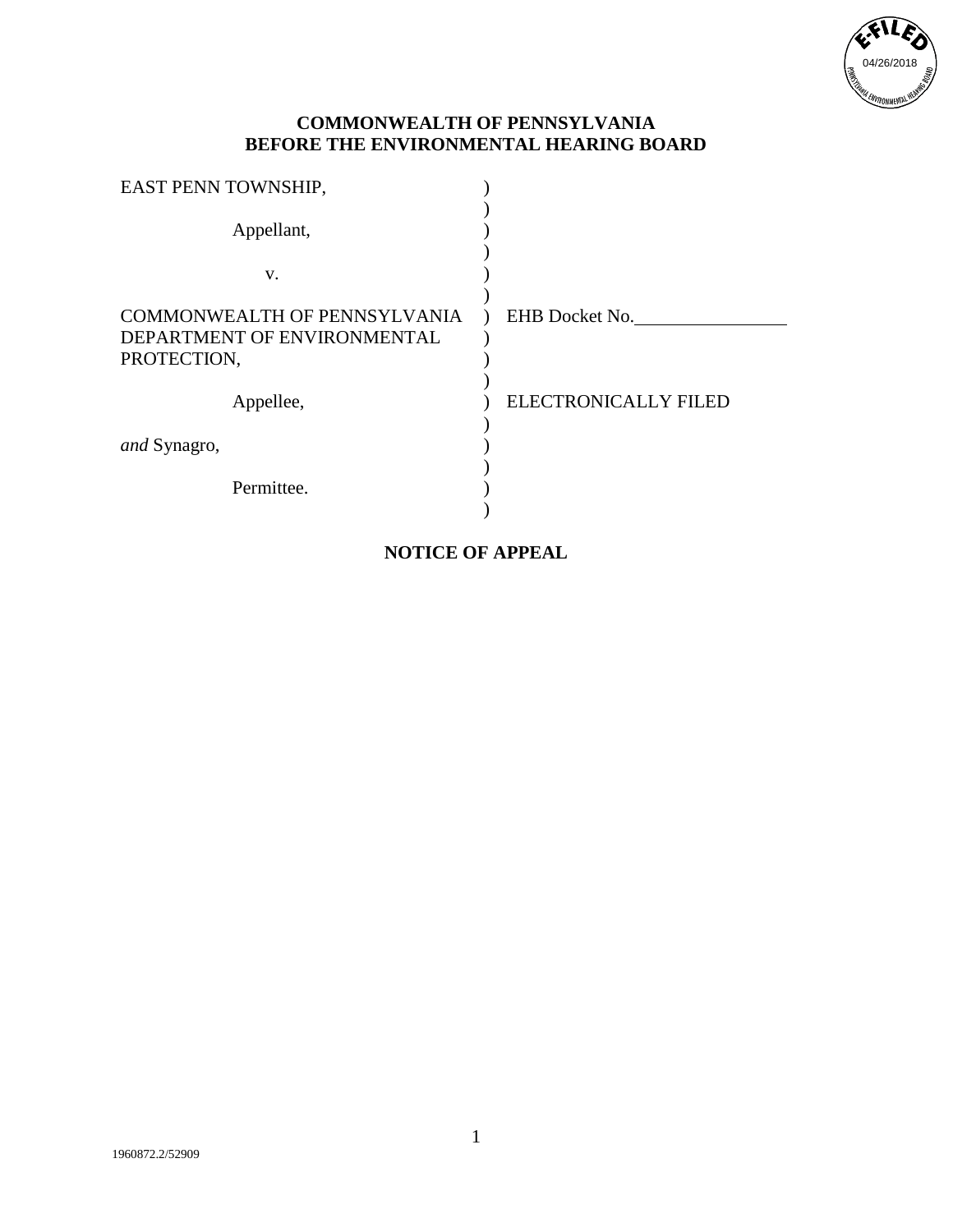

## **NOTICE OF APPEAL FORM APPEAL INFORMATION**

1. Name, address, telephone number, and email address (if available) of Appellant:

East Penn Township c/o Jordan Yeager, Esq. & Lauren M. Williams, Esq. Curtin & Heefner LLP 2005 S. Easton Rd., Suite 100, Doylestown, PA 18901 Tel: 267.898.0570; Email: jby@curtinheefner.com, lmw@curtinheefner.com

2. Describe the subject of your appeal:

(a) What action of the Department do you seek review? (NOTE: If you received written notification of the action, you must attach a copy of the action to this form.)

Approval of 30-Day Notice for application of biosolids on the Cunfer Farm (Attachment A)

(b) Which Department official took the action?

Timothy Craven, Soil Scientist II, PADEP Northeast Regional Office

(c) What is the location of the operation or activity which is the subject of the Department's action (municipality, county)?

East Penn Township, Carbon County, Pennsylvania

(d) How, and on what date, did you receive notice of the Department's action?

Actual notice on March 28, 2018

3. Describe your objections to the Department's action in separate, numbered paragraphs. (NOTE: The objections may be factual or legal and must be specific. If you fail to state an objection here, you may be barred from raising it later in your appeal. Attach additional sheets if necessary.)

See Attached Addendum

4. Specify any related appeal(s) now pending before the Board. If you are aware of any such appeal(s) provide that information.

N/A

1960872.2/52909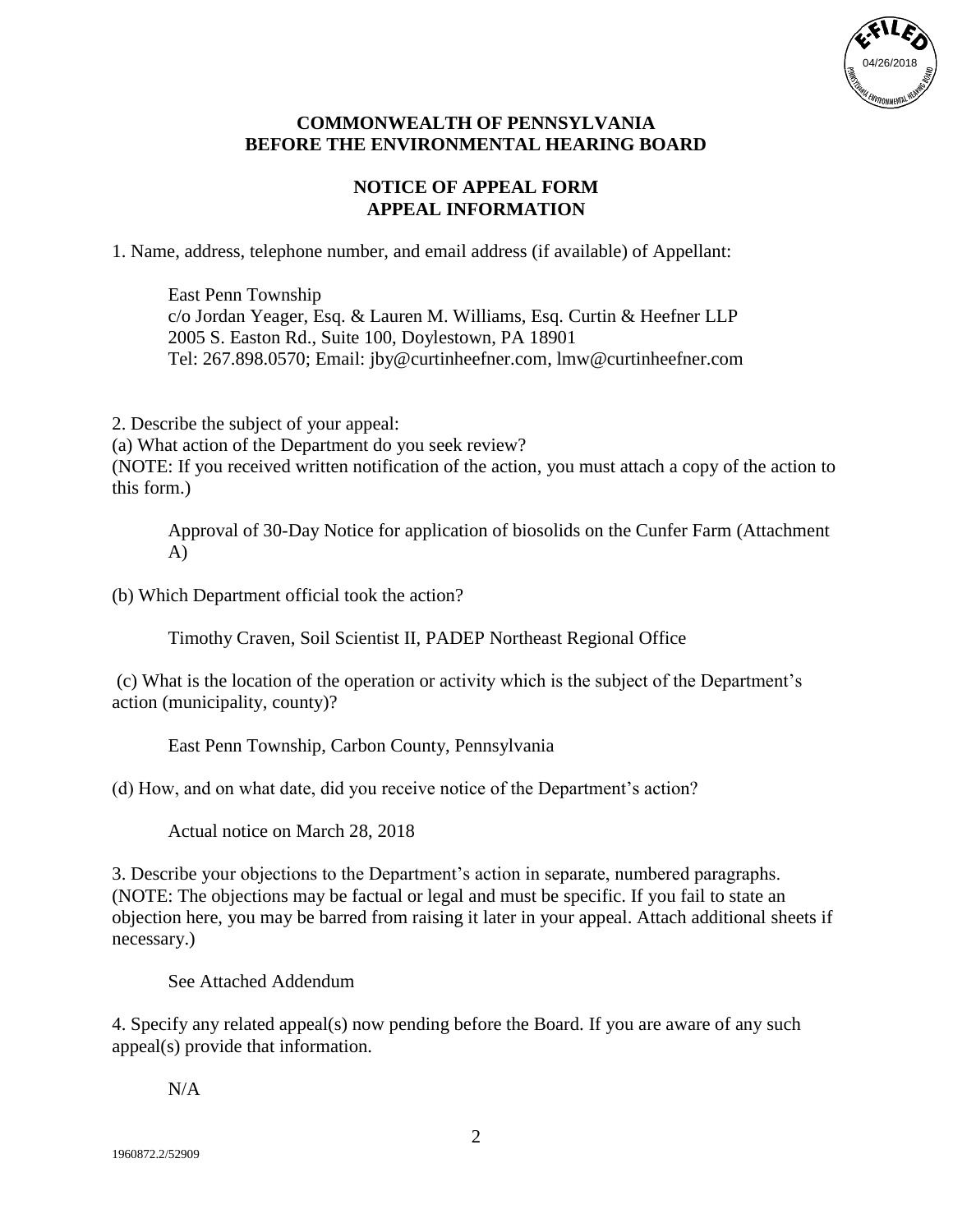

Respectfully Submitted

## CURTIN & HEEFNER LLP

Date:  $4/26/18$  s/ Lauren M. Williams Jordan B. Yeager, Esq. PA ID No. 72947 Lauren M. Williams PA ID No. 311369 Curtin & Heefner LLP Doylestown Commerce Center 2005 South Easton Road, Suite 100 Doylestown, PA 18901 Tel. (267) 898-0570 jby@curtinheefner.com lmw@curtinheefner.com *Attorneys for Appellant East Penn Township*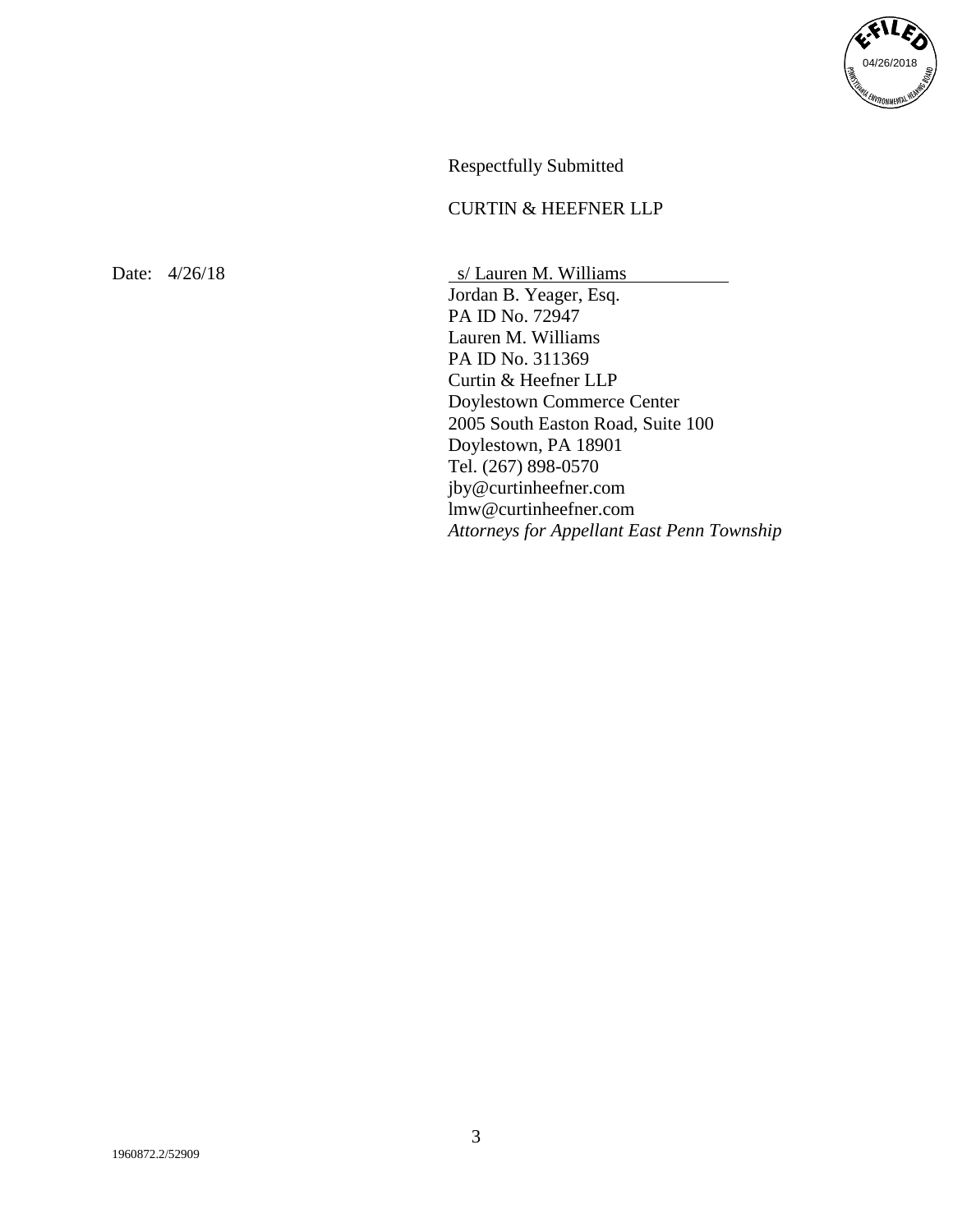

| EAST PENN TOWNSHIP,                                                               |                             |
|-----------------------------------------------------------------------------------|-----------------------------|
| Appellant,                                                                        |                             |
| V.                                                                                |                             |
| <b>COMMONWEALTH OF PENNSYLVANIA</b><br>DEPARTMENT OF ENVIRONMENTAL<br>PROTECTION, | EHB Docket No.              |
| Appellee,                                                                         | <b>ELECTRONICALLY FILED</b> |
| and Synagro,                                                                      |                             |
| Permittee.                                                                        |                             |

### **ADDENDUM – NOTICE OF APPEAL**

#### **A. Parties**

- 1. East Penn Township is a Second Class Township located in Carbon County, Pennsylvania.
- 2. Synagro ("Permittee") is a biosolids and residuals management company that, in part, contracts with farmers to provide them with sewage sludge to land-apply.
- 3. The Pennsylvania Department of Environmental Protection's Northeast Regional Office ("Department" or "PADEP") and specifically Mr. Timothy Craven approved the action under appeal.
- 4. The action under appeal is the Department's approval of 30-day notice of intent to store and land-apply biosolids ("sewage sludge") from approximately 51 different facilities ("Approval") to the Cunfer Farm ("Site").
- 5. The majority of source facilities for the Site are Class B biosolids facilities.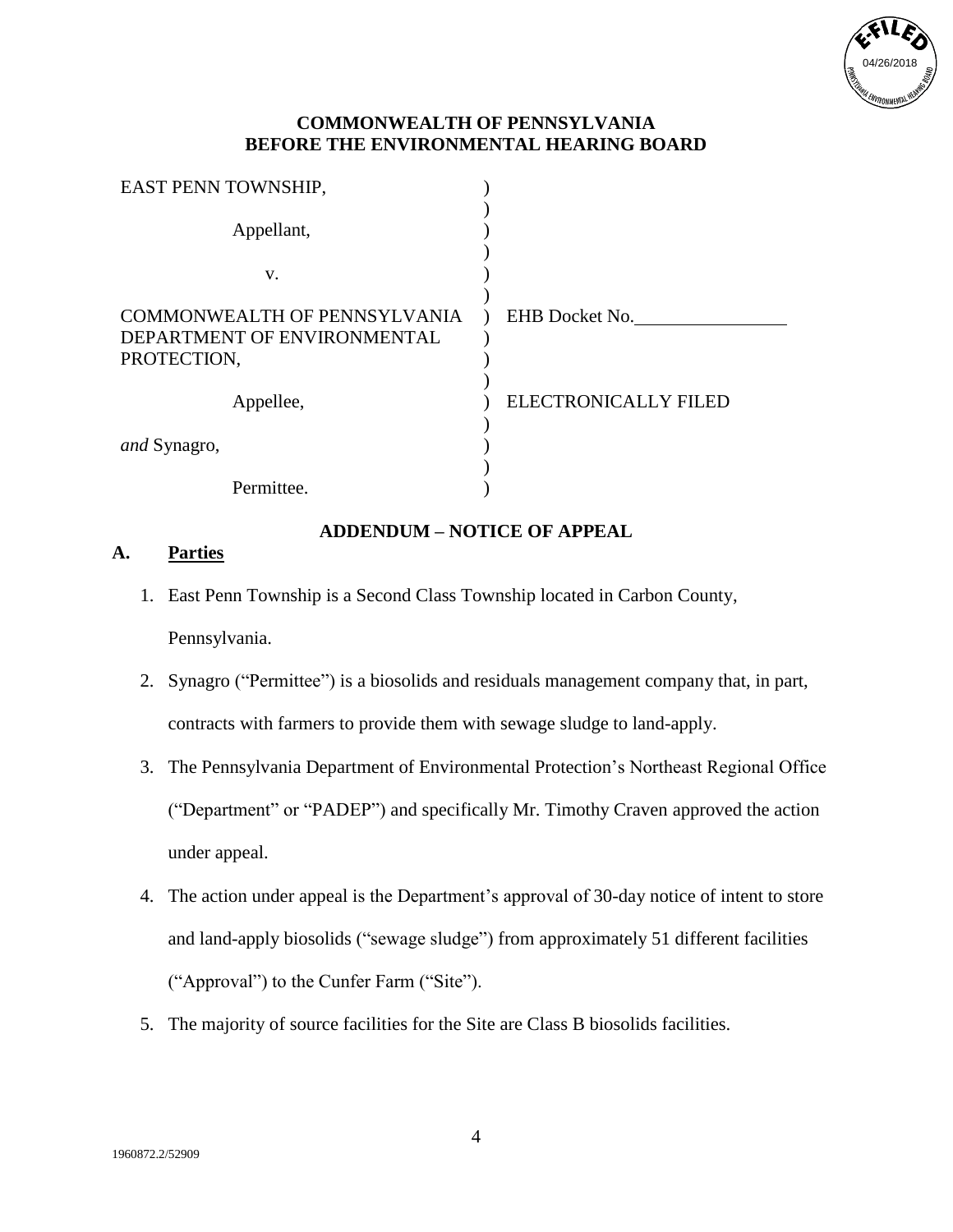

## **B. Objections and General Bases**

- 6. Sewage sludge is essentially what is left behind from the wastewater and drinking water treatment process, and contain material removed from the water during treatment.
- 7. The composition of sewage sludge can vary significantly depending on the type of wastewater plant in question, including what industrial wastewater is accepted at the plant.
- 8. Department regulations focus only on the levels of select metals and select pathogens.
- 9. However, it is widely documented by governmental agencies that sewage sludge contains a broad range of other constituents, including flame retardants, pharmaceuticals, steroids, hormones, organics, and unregulated metals. $<sup>1</sup>$ </sup>
- 10. In 2011, the Department identified barium, strontium, and radioactive material in sewage sludge coming from a municipal wastewater treatment plant that accepted fracking wastewater. Attachment B.<sup>2</sup>
- 11. Many of these pollutants persist in the environment and can bioaccumulate; when taken up into plants or leached into groundwater, they can, in turn, accumulate in livestock (via sludge-grown forage), livestock products, and humans.
- 12. Some regulated metals (such as cadmium) and unregulated pollutants, act as endocrine disruptors.

 $\overline{a}$ <sup>1</sup> [https://nepis.epa.gov/Exe/ZyPDF.cgi/P1003RNO.PDF?Dockey=P1003RNO.PDF;](https://nepis.epa.gov/Exe/ZyPDF.cgi/P1003RNO.PDF?Dockey=P1003RNO.PDF) [https://nepis.epa.gov/Exe/ZyPDF.cgi/P1003RL8.PDF?Dockey=P1003RL8.PDF;](https://nepis.epa.gov/Exe/ZyPDF.cgi/P1003RL8.PDF?Dockey=P1003RL8.PDF) <https://nepis.epa.gov/Exe/ZyPDF.cgi/P100534B.PDF?Dockey=P100534B.PDF>

<sup>&</sup>lt;sup>2</sup> The facility in question, the Johnstown WWTP, is one of the facilities approved for the Cunfer Farm. However, at this time, it is believed that the WWTP does not currently accept fracking wastewater. [https://www.epa.gov/sites/production/files/2015-06/documents/johnstown\\_0.pdf](https://www.epa.gov/sites/production/files/2015-06/documents/johnstown_0.pdf)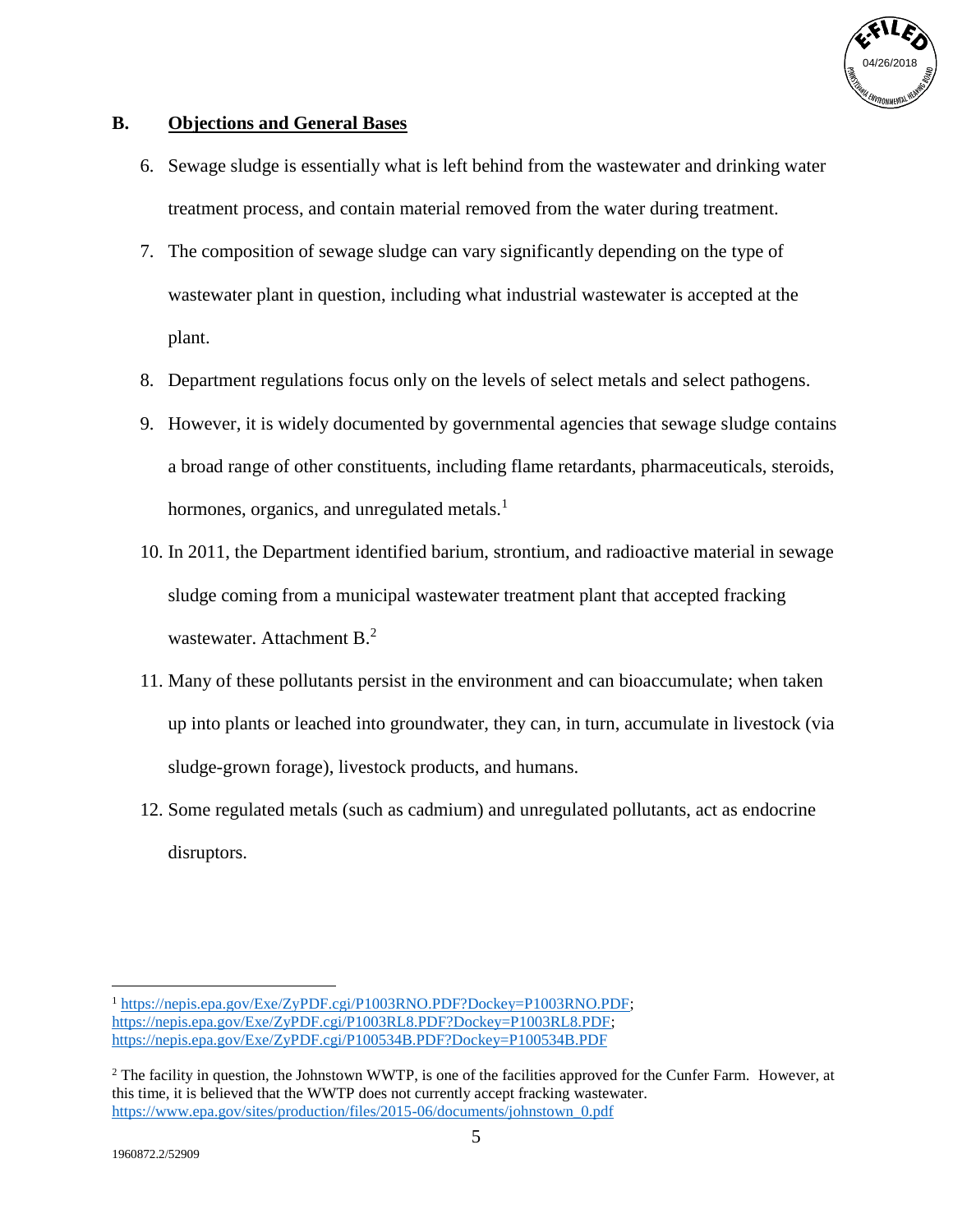

- 13. In the 1990s, sewage sludge dumping in the ocean eventually resulted in the ban of ocean dumping of waste due to significant adverse impacts on the marine environment.<sup>3</sup>
- 14. There are two types of biosolids: Class A and Class B biosolids or, as the Department terms it, "exceptional quality" sewage sludge (Class A) and non-exceptional quality sewage sludge (Class B).
- 15. The majority of biosolids proposed for the Site are Class B.
- 16. Two primary differences between Class A and B biosolids involve greater pathogen reduction for Class A and that Class A must be both nonliquid and nonrecognizable as human waste. 25 Pa. Code § 271.911(b)(1).
- 17. In all other respects, Class A and B biosolids are the same i.e. each still contains a wealth of unregulated compounds that can contaminate the local environment and make neighbors sick.
- 18. Pathogens have been shown to survive and regrow after testing is completed for meeting regulatory limits.
- 19. Research has shown increased levels of antibiotic resistant bacteria downstream of sludge application sites, and adverse changes to the soil microbiome where sewage sludge has been applied.
- 20. East Penn Township is located in southern Carbon County, along the border of Carbon County and Lehigh County.
- 21. The Township's northern border abuts the Mahoning Hills, and its southern border is Blue (Kittatinny) Mountain, with rolling topography in between.

<sup>3</sup> <https://www.epa.gov/ocean-dumping/learn-about-ocean-dumping>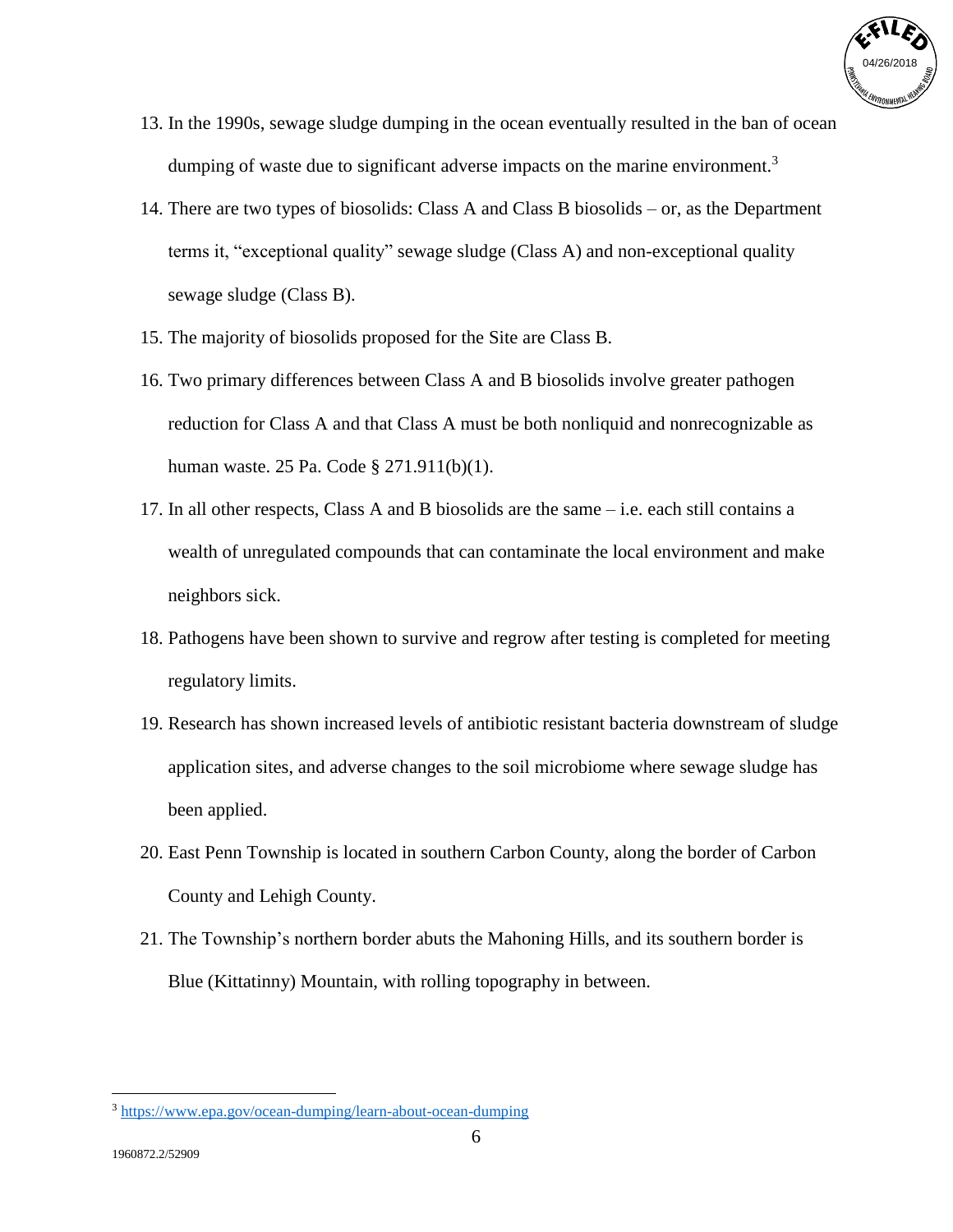

- 22. The Site is an approximately 124 acre beef cattle farm and feedlot on land owned by Dennis Cunfer and Wanda Crostley.
- 23. Upon information and belief, Ms. Crostley is Mr. Cunfer's sister.
- 24. The Site is operated by Mr. Cunfer, his wife Deanna Cunfer, their son, Justin Cunfer, and their daughter-in-law, Katie Hetherington-Cunfer.
- 25. Ms. Hetherington-Cunfer is the Department's Director of External Affairs.
- 26. Ms. Hetherington-Cunfer signed a recusal form as to the PADEP permitting process.
- 27. Ms. Deanna Cunfer is a Township supervisor and part-time Township employee.
- 28. The Site is a little over one mile from the Appalachian Trail, which runs along the top of Blue Mountain located south of the Site.
- 29. The Site is also approximately one mile from State Game Lands 217, which also are located along Blue Mountain.
- 30. Kittatinny Ridge Important Bird Area ("IBA") also tracks Blue Mountain, and is an important migratory flyway for raptors, other birds, and butterflies.
- 31. The boundaries of the IBA overlap parts of the southern portion of the Site.
- 32. Biosolids application on the Site would impact two watersheds that feed the Lehigh River.
- 33. First, the Site is located as close as approximately 0.25 miles from Lizard Creek (designated Trout Stocking Fishery – TSF), and multiple tributaries to Lizard Creek receive runoff from the Site.
- 34. Lizard Creek drains into the Lehigh River approximately 1.30 miles from the Site.
- 35. The Site is also located along unnamed tributaries (designated Cold Water Fishes CWF) to the Lehigh River, which also receive runoff from the Site.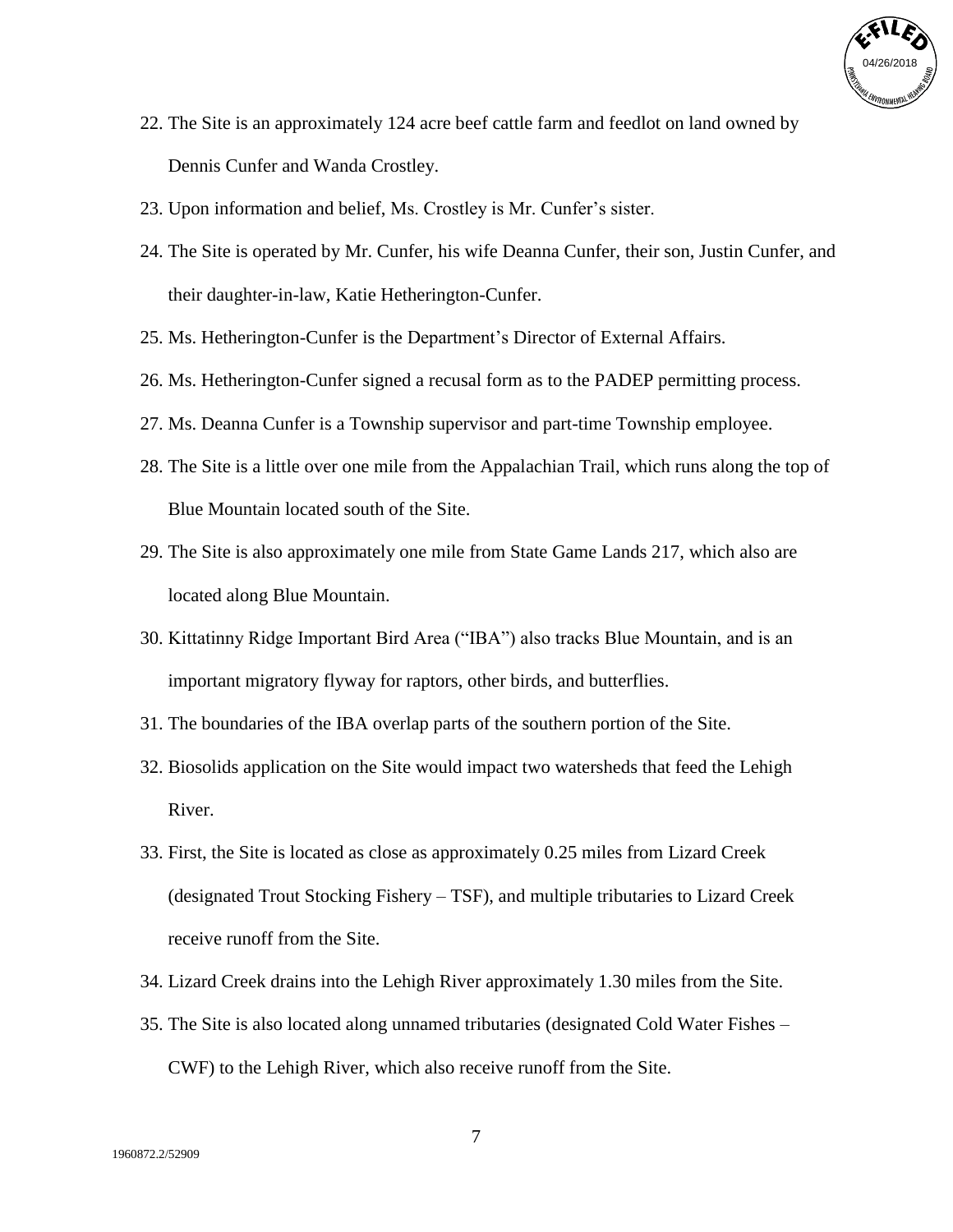

- 36. The Site is located in the Delaware River Basin within a region designated as Special Protection Waters by the Delaware River Basin Commission ("DRBC").
- 37. The DRBC also has a groundwater nondegradation policy and imposes narrative limits on groundwater quality. (DRBC Water Code 3.40.4.A. & B.)
- 38. DRBC standards are part of Pennsylvania law, both in terms of groundwater and surface water quality, and the Department is obligated to apply those standards. 25 Pa. Code § 93.2(b); see generally 25 Pa. Code 93.4, DRBC Water Quality Regulations; (A-23, pp.33- 34, 47); 25 Pa. Code § 901.2; DRBC Regulations Section 3.10.3.A.2.f.
- 39. The Department failed to determine that the Approval complies with DRBC standards.
- 40. The Approval violates DRBC standards.
- 41. Geologically, the site is located in the Ridge-and-Valley province, meaning that the geology features extensive faulting and folding and, in some places, vertical or nearvertical geologic beds.
- 42. State geologic maps show faults running near the Site.
- 43. One fault line runs from northwest to southeast, paralleling the stream that flows along the Site's northeastern boundary.
- 44. According to the Pennsylvania Fish and Boat Commission, this stream, an unnamed tributary to the Lehigh River, supports natural trout reproduction.
- 45. A second fault line, the Sweet Arrow Fault Zone, intersects the Site along its southern side around Rt. 895.
- 46. Multiple other faults are present in the vicinity of the Site.
- 47. Vertical or near-vertical bedding planes and faults both provide more direct and/or faster conduits for contaminants to reach groundwater.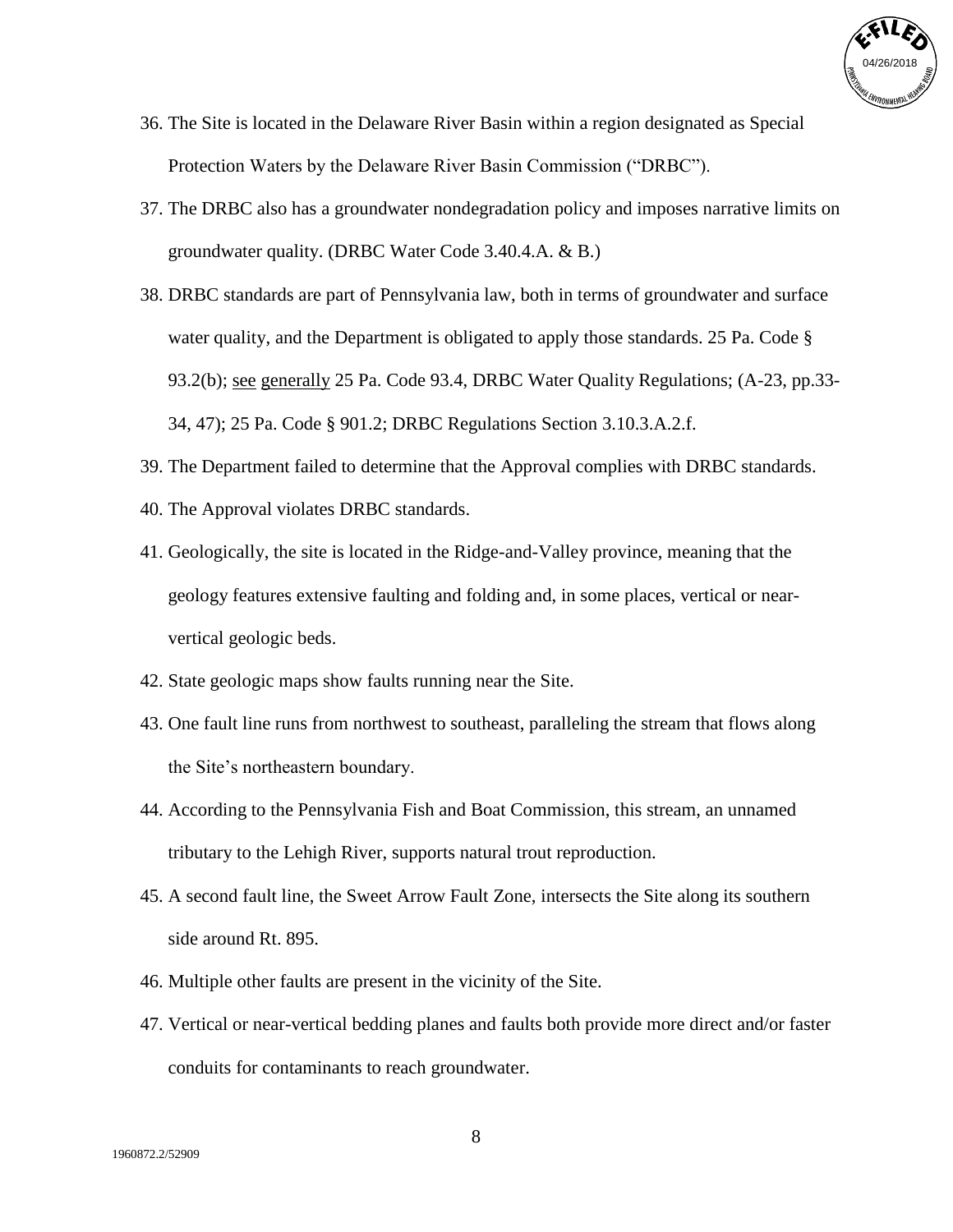

- 48. Township residents, including those who live around the Site, rely exclusively on groundwater.
- 49. There are no public water systems in East Penn Township.
- 50. A substantial amount of residents' wells are hand-dug wells, including those along Route 895.
- 51. The Department's approval letter identifies twelve (12) fields that are too acidic for sludge application, and requires that the pH be 6.0 prior to the first application of sludge.
- 52. One of these fields is also a field on which the soil conservation plan is not adequate or not implemented.
- 53. The Department's Approval, fails to identify which method is to be used to increase the soil pH, contrary to 25 Pa. Code § 271.915(e).
- 54. Sludge is typically alkaline, and when applied to soil that is too acidic, as the Department has identified, can fail to form a bond and is thus more mobile, either on its own (because how liquid the sludge is) or due to stormwater.
- 55. Application of lime to the soil does not significantly prevent this outcome because liming only impacts the very top layers of soil.
- 56. In its approval letter, the Department stated: "The Department has determined that the conservation plan is either not adequate or not implemented for the following fields [sic] F1-F6 and F14A. The conservation plan must address all the gully erosion associated with these fields, [sic] if implementation does not adequately address the erosion then the plan should be updated prior to spreading treated sewage sludge on the above referenced fields."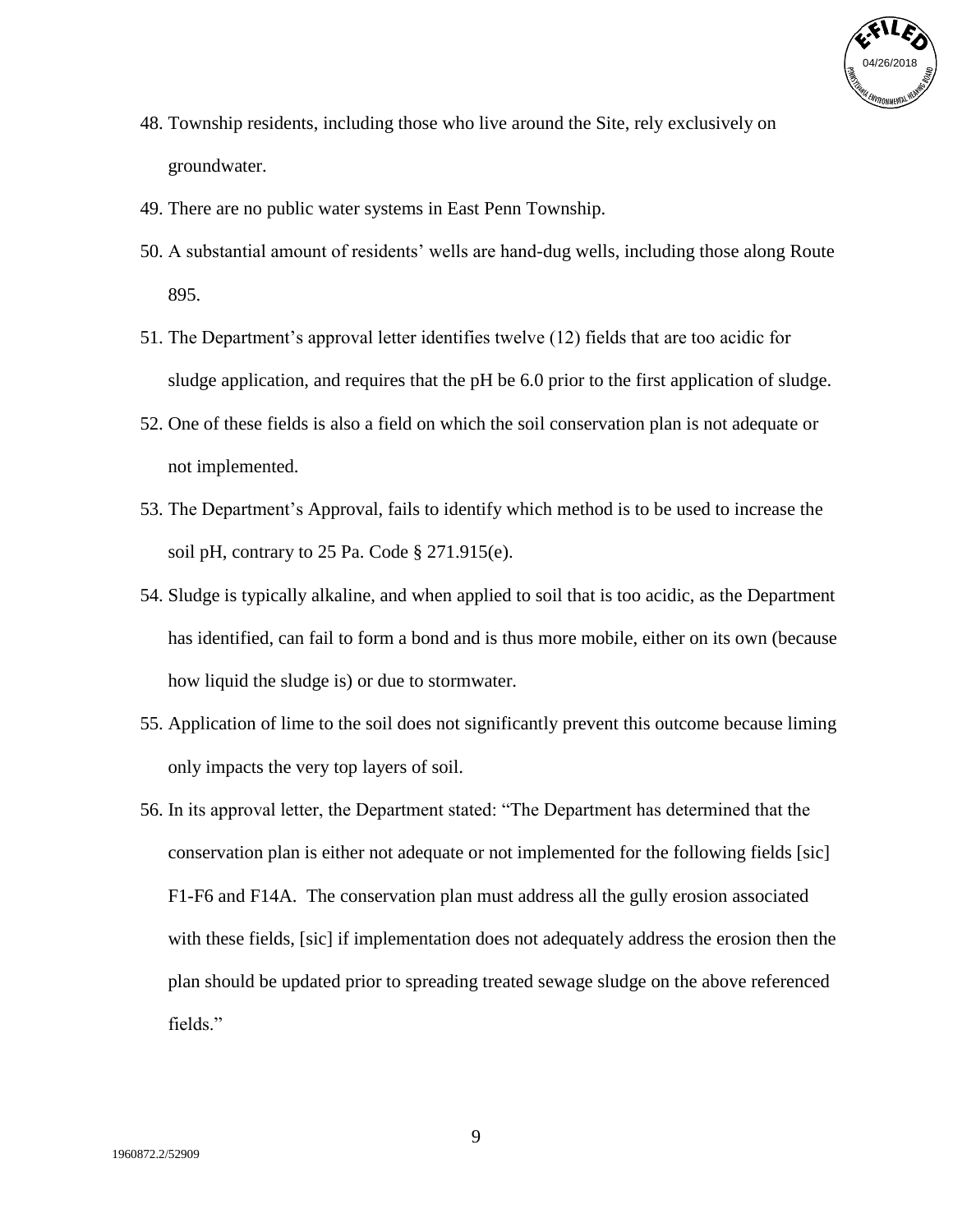

- 57. Department regulations prohibit applying sewage sludge in an "area without an implemented . . . farm conservation plan," yet the Department issued the Approval anyway. 25 Pa. Code § 271.915(c)(3).
- 58. The Department clearly identified existing erosion on the fields, yet did not consider or address the impacts of sludge-filled stormwater runoff into the nearby streams that feed the Lehigh River.
- 59. This is despite the fact that documents the Permittee submitted identify problems with stormwater control onsite, including inadequate protection of an intermittent stream, and gullies in fields F1-F6.
- 60. The practices proposed to address the stormwater concerns in fields F1-F6 are not going to be implemented until *2020*.
- 61. As for the intermittent stream, the plan documents are contradictory as to whether a buffer has already been installed, or whether it will only be installed in the future, namely, not until 2020.
- 62. Although the Department referenced the farm's soil conservation plan in its approval, the permit file the Department provided to the Township contains no such plan.
- 63. The Department's permit file contains nutrient management plans, which include information on manure application and storage, but not information on sewage sludge application and storage.
- 64. On information and belief, the State Conservation Commission has not approved these plans.
- 65. The maps in the nutrient management plans show no indication of where sewage sludge storage is to occur onsite.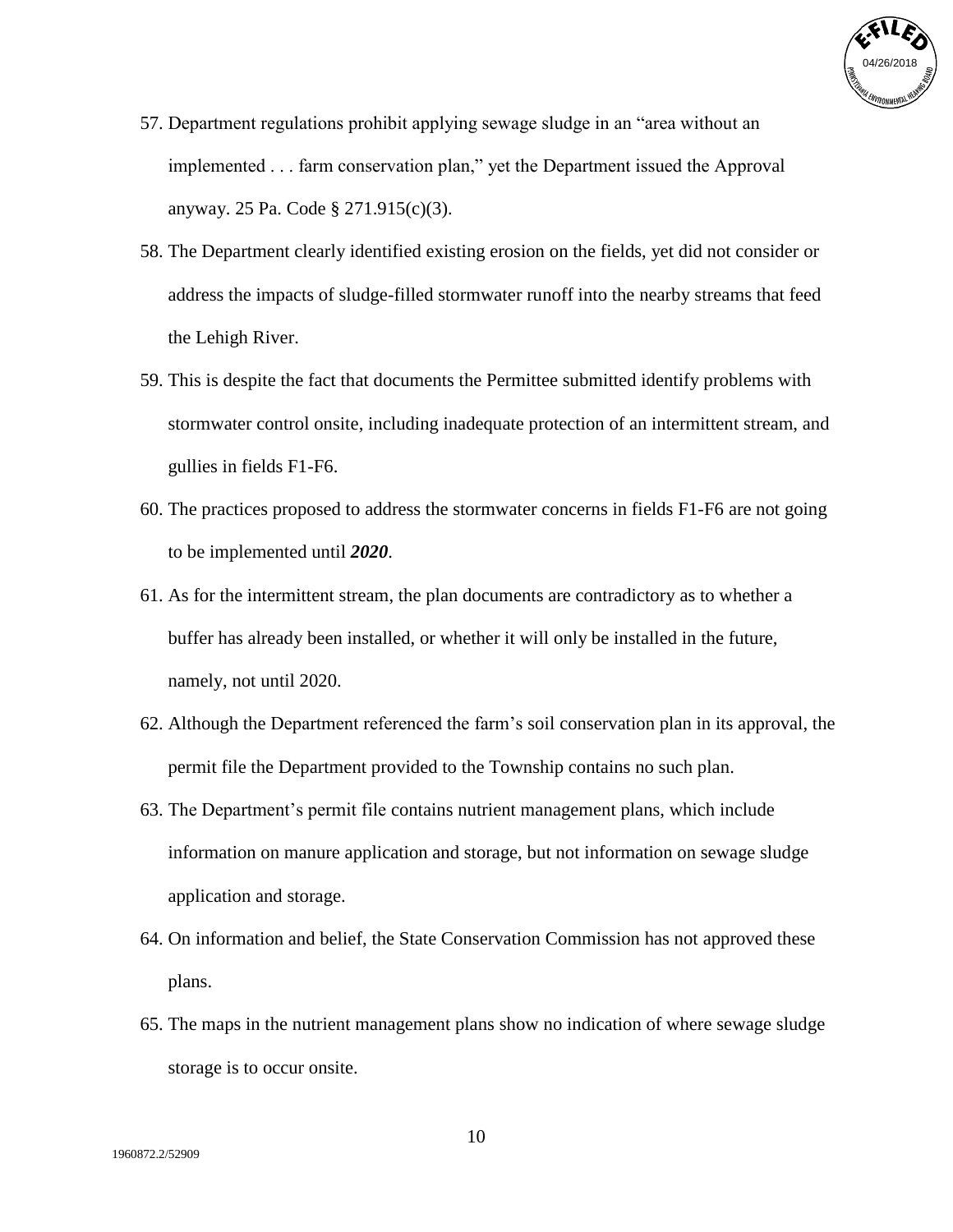

- 66. Even if there is a soil conservation plan for the Site, such a plan is not a stormwater management plan because it only addresses soil erosion, *not* erosion and runoff of the biosolids *on top* of the soil.
- 67. Further, the RUSLEII (soil loss) analysis for the Site's *manure* nutrient management plan, only addresses manure (as an erosion preventer), not biosolids.
- 68. Upon information and belief, the Department has not reviewed the adequacy of any soil conservation plans for the Site. 4
- 69. The Department's "isolation distances" from water sources are generally simply empty space that the sewage sludge can just flow over.
- 70. The Permittee has not provided sufficient information from which the Department could determine that any buffers around waterways would effectively reduce pollutant loadings to the waterways and prevent degradation, either in the short-term, or over time as the buffers' ability to filter pollutants is used up.
- 71. Thus, there is nothing to prevent polluted runoff from flowing off the Site onto neighboring properties, into local waterways, and into neighboring water wells.
- 72. The measures Permittee has proposed, such as the isolation distances, will not prevent biosolids-polluted runoff from leaving the Site.
- 73. The "isolation distances" from water wells that the Department applied here do not address underlying geologic factors, such as fractures or other geologic features, that allow infiltration of sludge into groundwater supplies.

<sup>4</sup> See cited deposition testimony of PADEP officials and Synagro employees and representatives: <http://ehb.courtapps.com/efile/documentViewer.php?documentID=26359>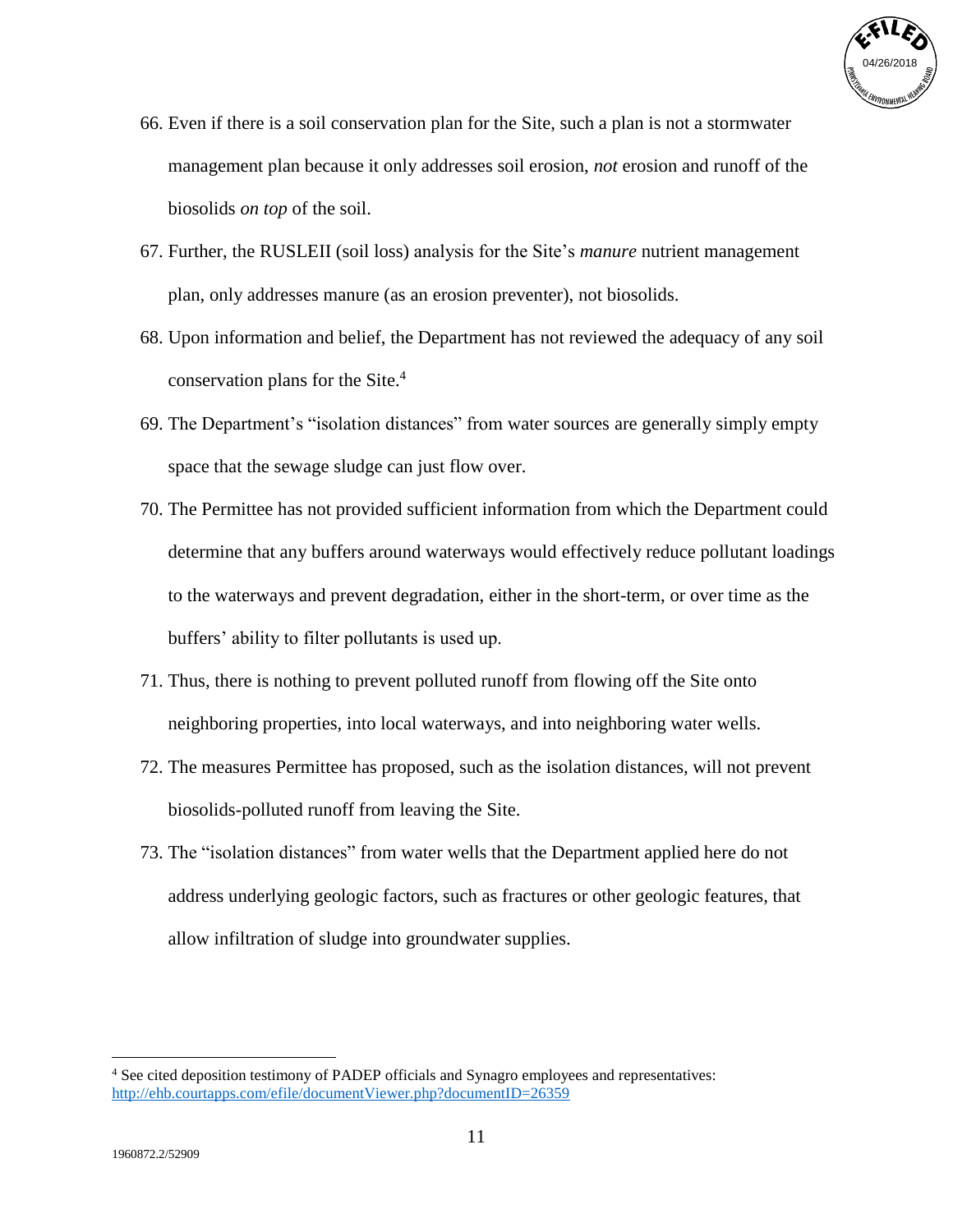

- 74. Several landowners on the Site waived protections for their groundwater supplies and/or homes, increasing the risk of direct infiltration of sludge into local groundwater.
- 75. The Department's approval violates the law because it fails to protect local streams, groundwater, and drinking water supplies from degradation.
- 76. Upon information and belief, the Department has not considered groundwater impacts or the risk of groundwater interconnection between the Site and nearby groundwater wells.<sup>5</sup>
- 77. Upon information and belief, the Department has not considered the impacts of constituents in sewage sludge to be applied at this Site, other than perhaps nitrogen, on groundwater, including the water relied on by local residents.<sup>6</sup> 25 Pa. Code § 271.907 (defining agronomic rate as addressing nitrogen); § 271.915(f).
- 78. Due to the multitude of compounds present in biosolids, the mobility of one pollutant or pathogen in the soil and groundwater can be increased due to its attachment to other contaminants.
- 79. Application of sewage sludge at the Site will likely result in groundwater contamination, including contamination of the water neighbors rely on.
- 80. The risk is particularly pronounced given that the Site is located on a higher topographic point above Lizard Creek, meaning groundwater would flow from the Site toward the Creek and surrounding wells.
- 81. Sewage sludge contaminated runoff is likely to contaminate residents' wells and their properties.

<sup>5</sup> See cited deposition testimony of PADEP officials and Synagro employees and representatives: <http://ehb.courtapps.com/efile/documentViewer.php?documentID=26359>

<sup>6</sup> See cited deposition testimony of PADEP officials and Synagro employees and representatives: <http://ehb.courtapps.com/efile/documentViewer.php?documentID=26359>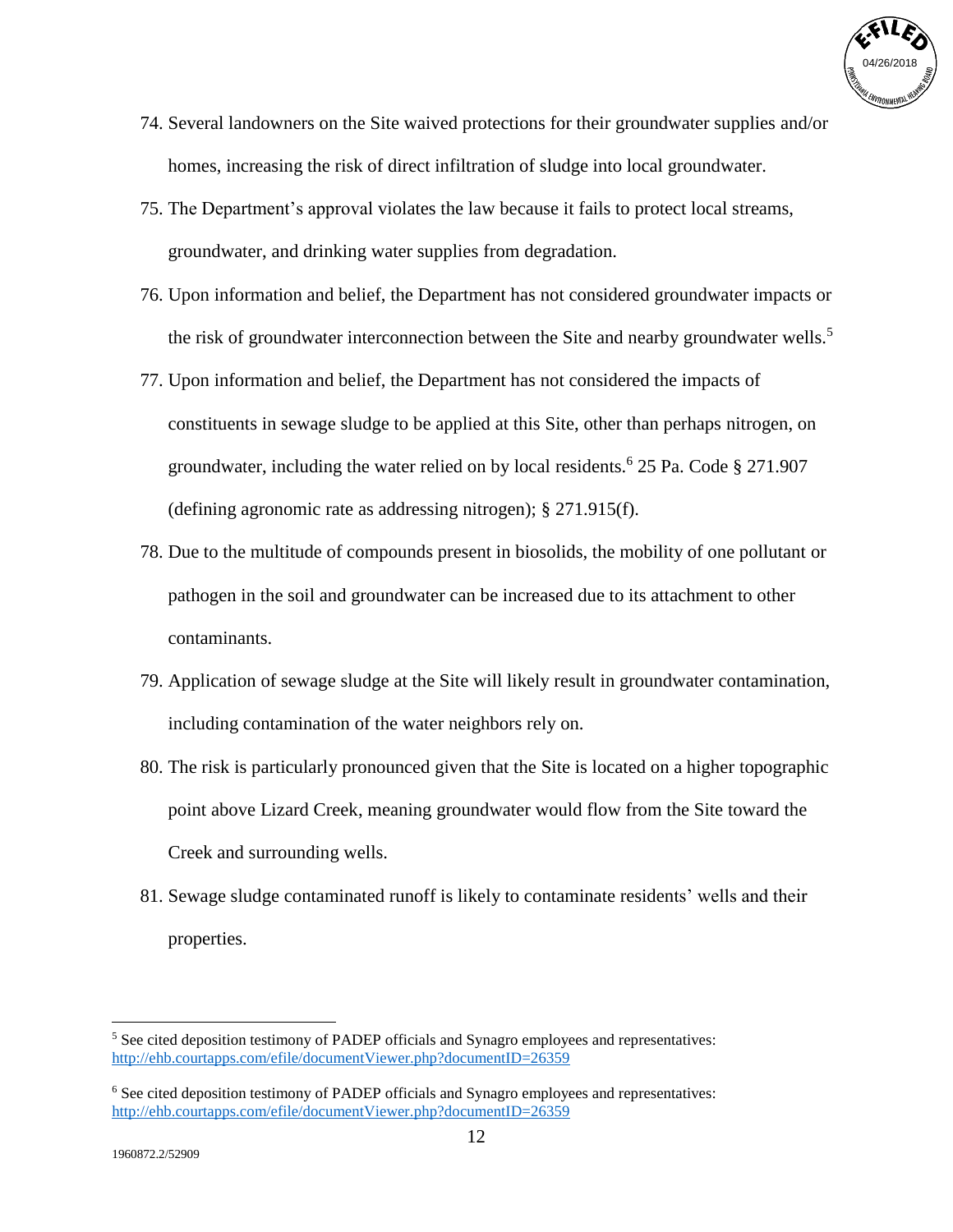

- 82. Such runoff, including all sewage sludge pollutants not considered by the Department, will likely degrade local waterways, including Lizard Creek, and harm aquatic life, exposing them to endocrine disrupters, among other constituents.
- 83. Of the 51 sewage sludge facilities approved for application at the Site, Synagro identified the percent liquid content for the sludge from 27 of the facilities.
- 84. All but two (2) of the 27 facilities are majority liquid, not solid, with one facility being nearly entirely liquid.
- 85. For the 27 facilities mentioned earlier, Synagro identified an average amount of plantavailable nitrogen ("PAN") in pounds per wet ton of sludge.
- 86. The lower the amount of plant-available nitrogen, the more sewage sludge that is required to meet the crops' nitrogen needs; also, as an average value, the amount of plant-available nitrogen can vary depending on the particular batch of sludge coming to the Site.
- 87. For example, Synagro identifies that the Hamden Township WWTP sludge is 25.25 percent solid (approximately ¾ liquid) and has an average of 7.2 pounds of plantavailable nitrogen of per wet ton of sewage sludge.
- 88. If corn were planted on Field H3, the total amount of nitrogen needed for the corn, according to Synagro's calculations, is 954 pounds of nitrogen.
- 89. With an average of 7.2 pounds of plant-available nitrogen, that means 6,868.8 wet tons of sewage sludge would be needed, just for one field.
- 90. Sewage sludge is typically brought in by tanker or dump truck, which means that a significant amount of truck trips are required to bring sewage sludge for the entire Site.
- 91. The Environmental Quality Board has confirmed this, saying:

Liquid sewage sludge has the potential to be much more variable than a nonliquid sludge, particularly with respect to pathogen and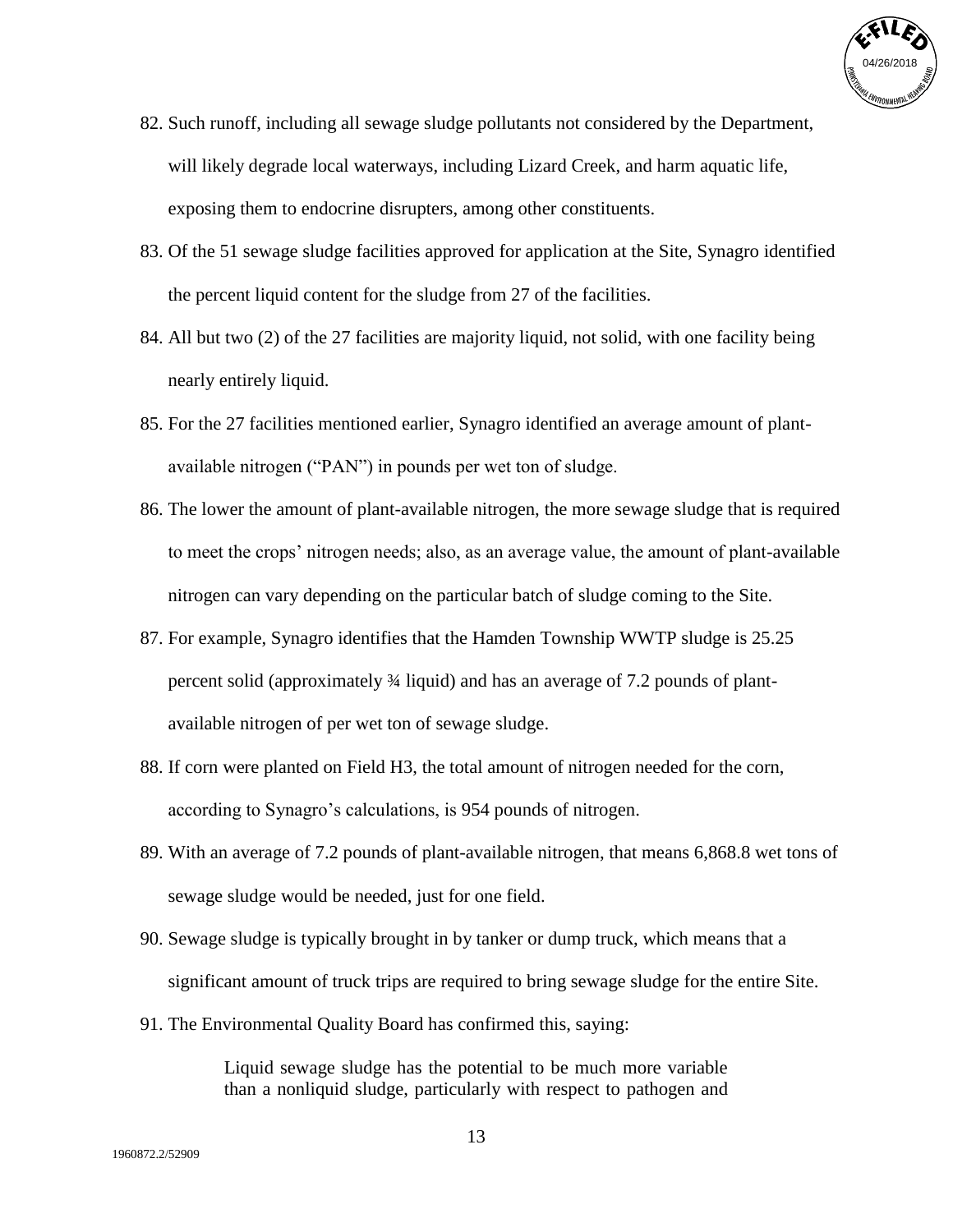

vector attraction reduction. Limiting the EQ sewage sludge to nonliquid products will reduce the potential for adverse effects to human health, which are caused by using sewage sludge that may not continuously meet the required pathogen and vector reduction standards. In addition, contrary to the EPA assumptions, liquid sewage sludge is not fertilizer-like and due to its variability is not always marketed. Because of the low nitrogen and high water content, it may be necessary to bring 40 times more liquid sludge to a site to get the same amount of nutrients supplied by one load of liquid commercial fertilizer. This intense traffic and the management practices associated with land applying the huge volumes of liquid require the more intensive management techniques that are necessary for non-EQ sewage sludges.

- 27 Pa. Bull. 521, 523 (Jan. 25, 1997).
- 92. The regulations recognize that non-EQ (Class B) biosolids require "more intensive management techniques," than EQ (Class A) biosolids, <u>see, e.g.</u>, 27 Pa. Bull at 524, but the Department has not required more intensive management techniques here.
- 93. Smithlane Road, which is a potential truck route for delivery of biosolids, would be severely damage by the level of truck traffic necessary for sludge delivery to the Cunfer Farm.
- 94. Multiple residents around the Site have documented health issues, including breathing problems.
- 95. Airborne exposure to biosolids constituents, including endotoxins, fungi, viruses, and industrial contaminants, is a risk at any sludge application site, but is particularly pronounced when children, the elderly, and other immunocompromised individuals are located nearby, such as in the Township.
- 96. One of the published health studies on the impacts of land application of sewage sludge on human health:

determined that at the 10 sites investigated, coughing, burning throat, burning eyes and headaches were the most common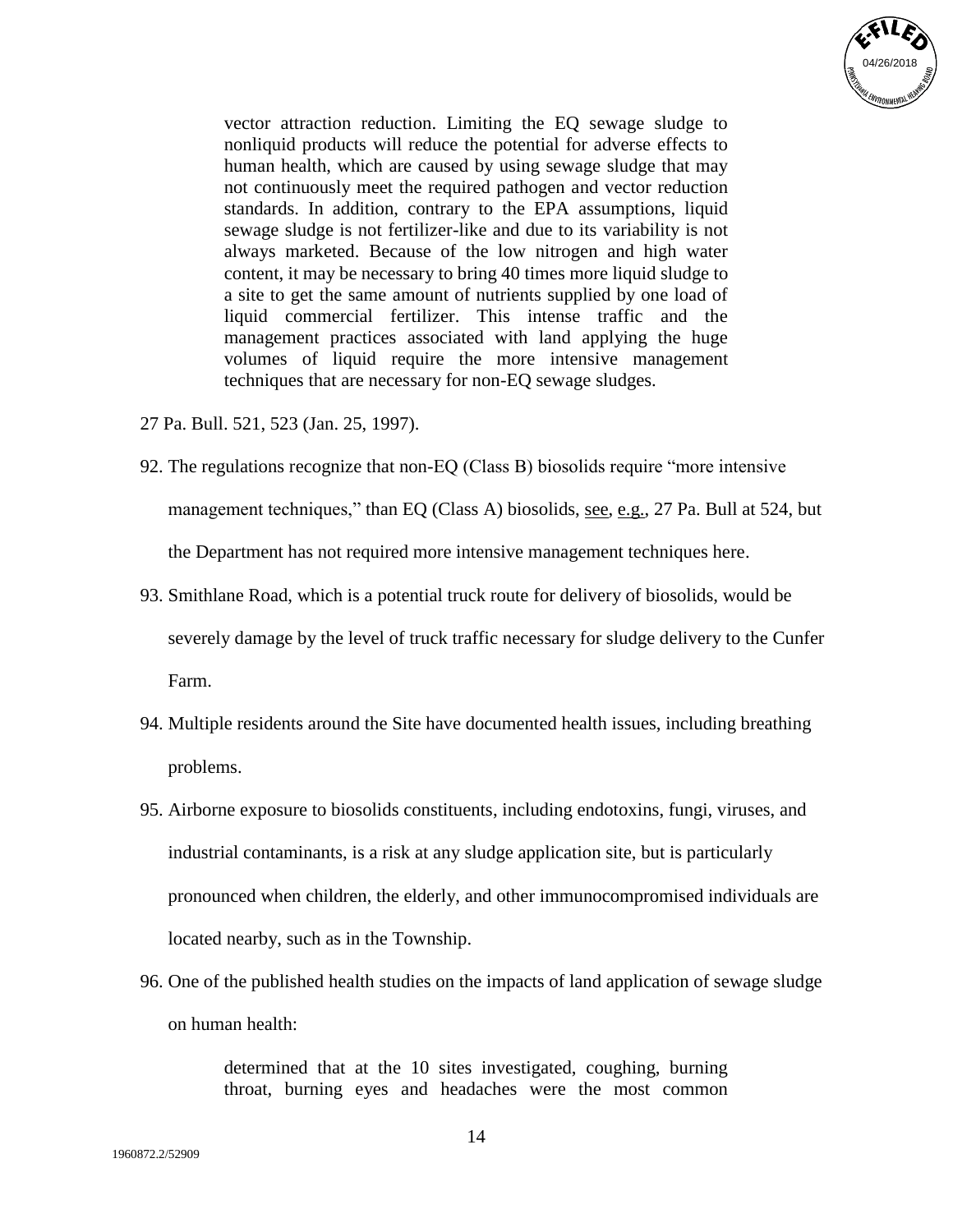

symptoms experienced within an hour of exposure. Difficulty breathing, nausea and vomiting, fatigue and flu-like symptoms were reported within 24 hours of exposure. Infections of the skin and respiratory tract with *Staphylococcus aureus* were prevalent. *Staphylococcus* are a common bacteria found in sludges, in the human gut, and in the environment.<sup>7</sup>

- 97. Another study definitively stated: "Compliance with the regulations does not ensure protection of public health."<sup>8</sup>
- 98. Airborne exposure to contaminants from the Site will likely worsen the health conditions of the residents living nearby the Site, and negatively affect the quality of life of those living around the Site.
- 99. Similarly, exposure to contaminants from the Site via runoff and groundwater contamination will likely worsen the health conditions of the residents living nearby the Site, negatively affect the quality of life of those living around the Site, and negatively impact the property values of those whose water becomes contaminated.
- 100. The Department's Approval failed to consider and address the short-term, longterm, and cumulative impacts on the local environment, including but not limited to the health of local residents and water quality.
- 101. The Department's cumulative pollutant loading rates do not address cumulative impacts because they only pertain to the level of metals in soil.
- 102. There has been no consideration of the impacts of repeated sludge application and repeated contaminated runoff on local streams.

<sup>7</sup> <https://ecommons.cornell.edu/handle/1813/5319>(internal citations omitted).

<sup>8</sup> <https://ecommons.cornell.edu/handle/1813/5319>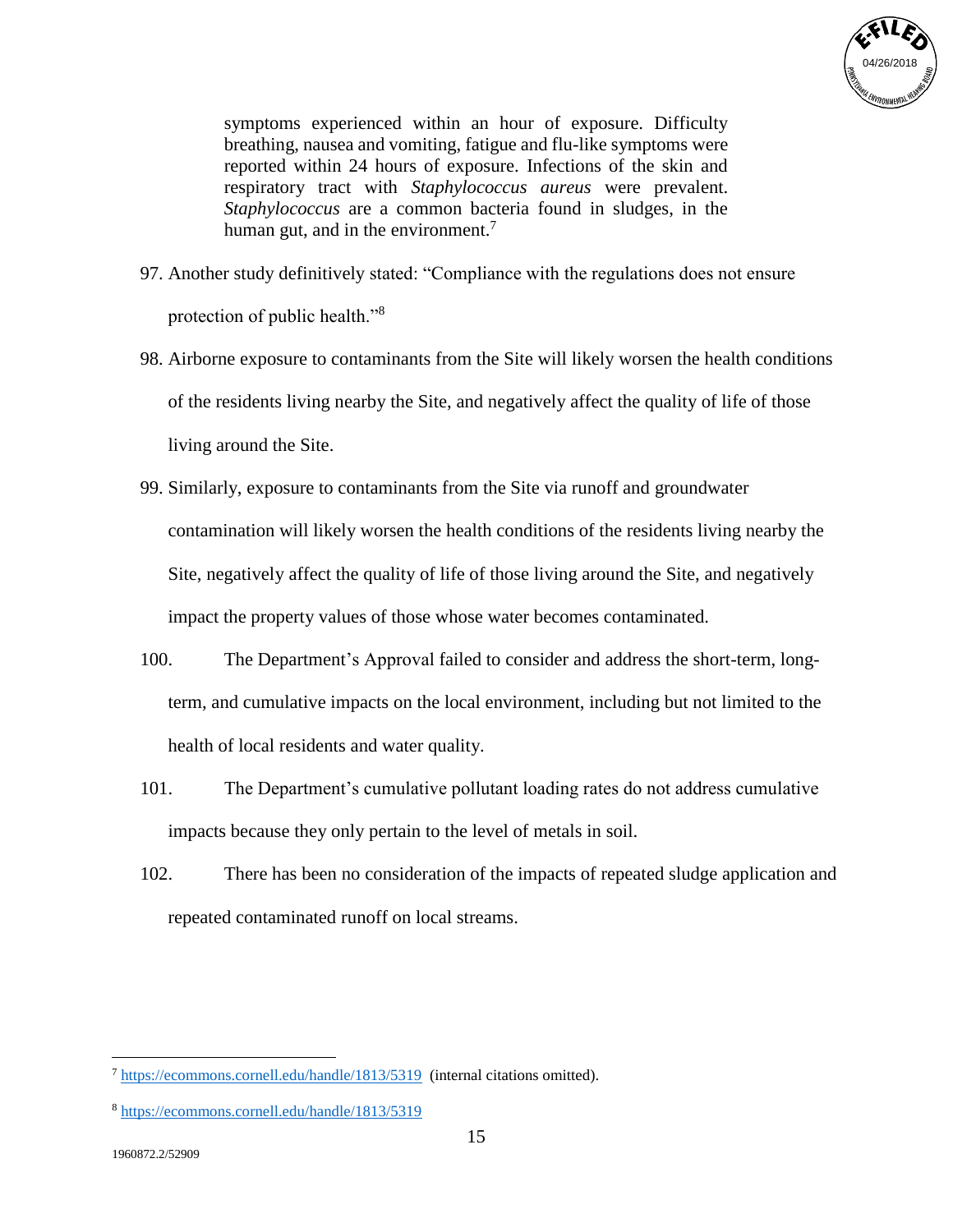

- 103. There has been no consideration of such activities on groundwater quality, air quality, public health, or the integrity of the prime agricultural soils and soils of statewide importance at the Site.
- 104. The Clean Streams Law and Solid Waste Management Act prohibit pollution of groundwater and surface water. 35 P.S. § 6018.610; 35 P.S. §§ 691.1, 691.301, 691.307, 691.401, 691.611; see also 35 P.S. § 691.606.
- 105. Water contamination is also a public nuisance. See, e.g. 35 P.S. §§ 691.3, 691.401; Machipongo Land & Coal Co., Inc., 799 A.2d 751, 774 (Pa. 2002); Section 821B, Restatement 2d of Torts.
- 106. The Department is obligated to "protect the people of this Commonwealth from unsanitary conditions and other nuisances, including any condition which is declared to be a nuisance by any law administered by the department," "[t]o cause examination to be made of nuisances, or questions affecting the security of life and health, in any locality;" and to abate and remove nuisances. 71 P.S. § 510-17(1)-(3).
- 107. For the reasons set forth in this appeal, the Department's approval is contrary to law, an abuse of discretion, arbitrary, allows a nuisance to occur, and violates the Solid Waste Management Act, the Clean Streams Law, associated Department regulations, Section 1917-A of the Administrative Code, and Article I, Sections 1 and 27 of the Pennsylvania Constitution. See, e.g., 35 P.S. §§ 6018.502(d), 6018.503(c), 6018.503(d), 6018.601, 6018.610; 25 Pa. Code §§ 271.201, 273.241, 273.301; 35 P.S. §§ 691.301, 691.307, 691.401, 691.611; 71 P.S. § 510-17; Ryan v. Com., Dept. of Envtl Res., 373 A.2d 475, 477-478 (Pa. Commw. Ct. 1977); 35 P.S. §§ 691.3, 691.401; Machipongo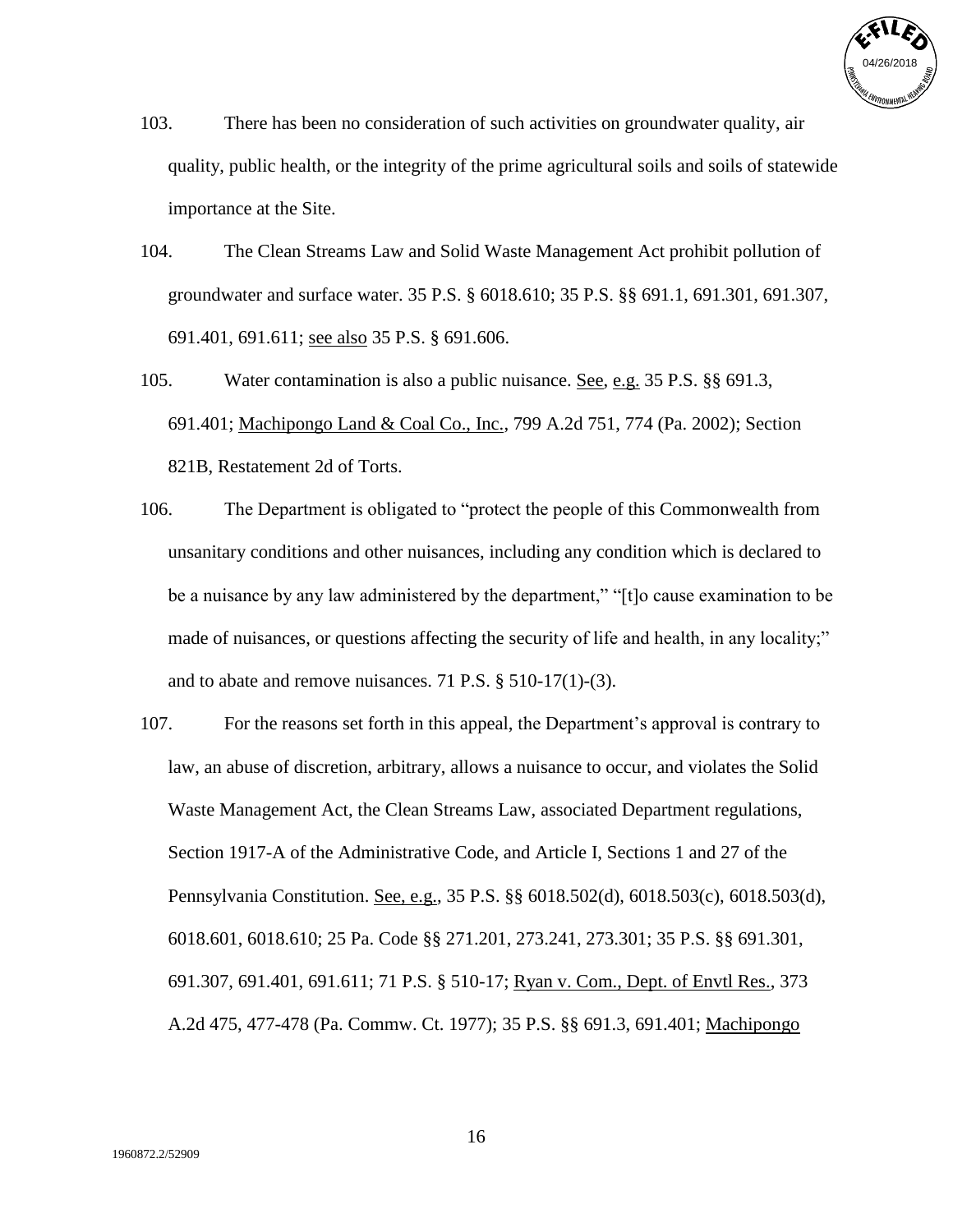

Land & Coal Co., Inc., 799 A.2d 751, 774 (Pa. 2002); Section 821B, Restatement 2d of Torts; Pa. Const. Art. I, § 27.

- 108. The Department granted the Approval in violation of its own regulations. See, e.g., Zlomsowitch v. DEP, 2004 EHB 756, 789-90; Teledyne Columbia-Summerill Carnegie v. Unemployment Comp. Bd. of Review, 634 A.2d 665, 668 (Pa. Commw. Ct. 1993).
- 109. The Department has a constitutional obligation to protect the public natural resources of this Commonwealth from degradation, diminution, or depletion, and to respect the rights of Pennsylvanians to a clean and healthy local environment. Pa. Const., art. I, § 27; Pa. Envtl. Def. Found. v. Com. ("PEDF"), 161 A.3d 911 (Pa. 2017); Robinson Twp., Washington Cnty. v. Com. ("Robinson II"), 83 A.3d 901 (Pa. 2013); Payne v. Kassab, 361 A.2d 263 (Pa. 1976); Ctr. for Coalfield Justice v. DEP, 2017 EHB 799, 854-63; Sludge-Free UMBT, 2015 EHB 469, 473-75; Snyder v. DEP, 2015 EHB 857, 880; Hudson v. DEP, 2015 EHB 719, 739-41.
- 110. The Department's approval violates the Department's constitutional obligation to refrain from infringing on the rights of Township residents, and to act as a trustee of public natural resources by allowing degradation. PEDF, 161 A.3d at 931-35.
- 111. The Department's approval allows such degradation without meeting strict scrutiny standards and without having complied with the Department's fiduciary duties. Pa. Const. Art. I, Section 27. PEDF, 161 A.3d at 930-36; Robinson II, 83 A.3d at 957 (trustee acts unreasonably when it fails to comply with its fiduciary duties); id. at 953-54 (right on par with and enforceable to same extent as other Article I rights); see Page v. Allen, 58 Pa. 338, \*8 (Pa. 1868); In re. T.R., 731 A.2d 1276 (Pa. 1999); Pap's A.M. v.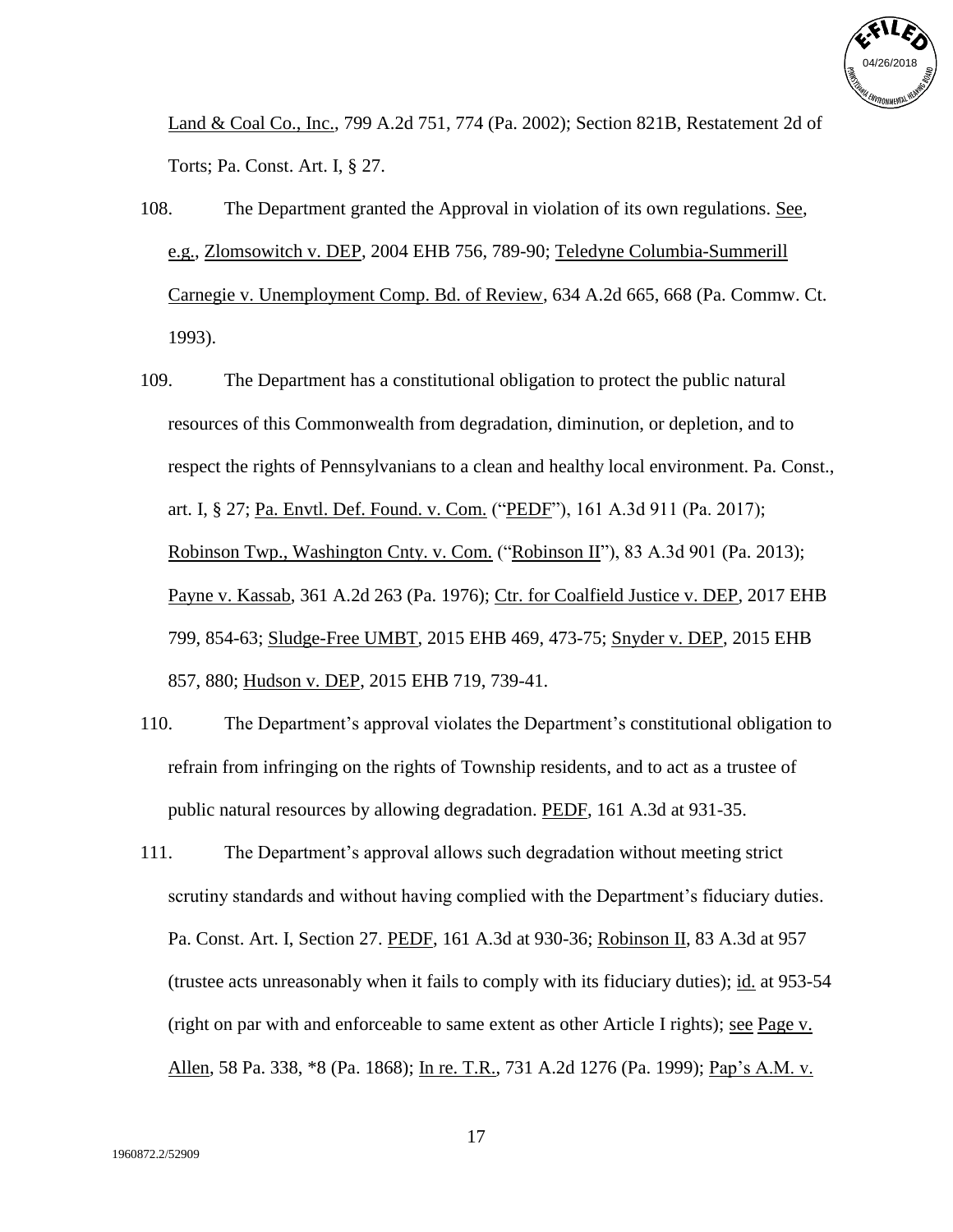

City of Erie, 812 A.2d 591, 611-13 (Pa. 2002); Stenger v. Lehigh Valley Hosp. Ctr., 609 A.2d 796, 802 (Pa. 1992).

- 112. The Department erred by not considering how the Approval would impact local residents' rights protected by the Environmental Rights Amendment.
- 113. Contrary to the Environmental Rights Amendment, the Department failed to conduct a proper pre-action analysis. PEDF, 161 A.3d at 931; id. at 932-33  $\&$  n.24 (discussing fiduciary duties and obligation to prevent degradation); Robinson II, 83 A.3d at 951-52, 957-59 (plurality).
- 114. Without conducting a proper pre-action analysis, the Department violated residents' environmental rights and breached its fiduciary duties of prudence and impartiality. PEDF, 161 A.3d at 931; id. at 932-33 & n.24; Robinson II, 83 A.3d at 951- 52, 957-59 & n.46, 980-81 (plurality); see, e.g., In re Shinn's Estate, 30 A. 1026, 1029-30 (Pa. 1895); cf. Kleissler v. DEP, 2002 EHB 737, 747-48.
- 115. It did so by approving degradation of public natural resources without knowing the full extent of the Approval's impact on residents' air and water, the prime agricultural soils at the Site, and local aquatic life.
- 116. It also did so by failing to determine whether some residents would bear greater environmental burdens than others, and whether the long-term and cumulative impacts of the Approval would extensively burden future generations.

WHEREFORE, Appellant respectfully requests that the Board vacate the Department's approval and grant such other relief as may be proper.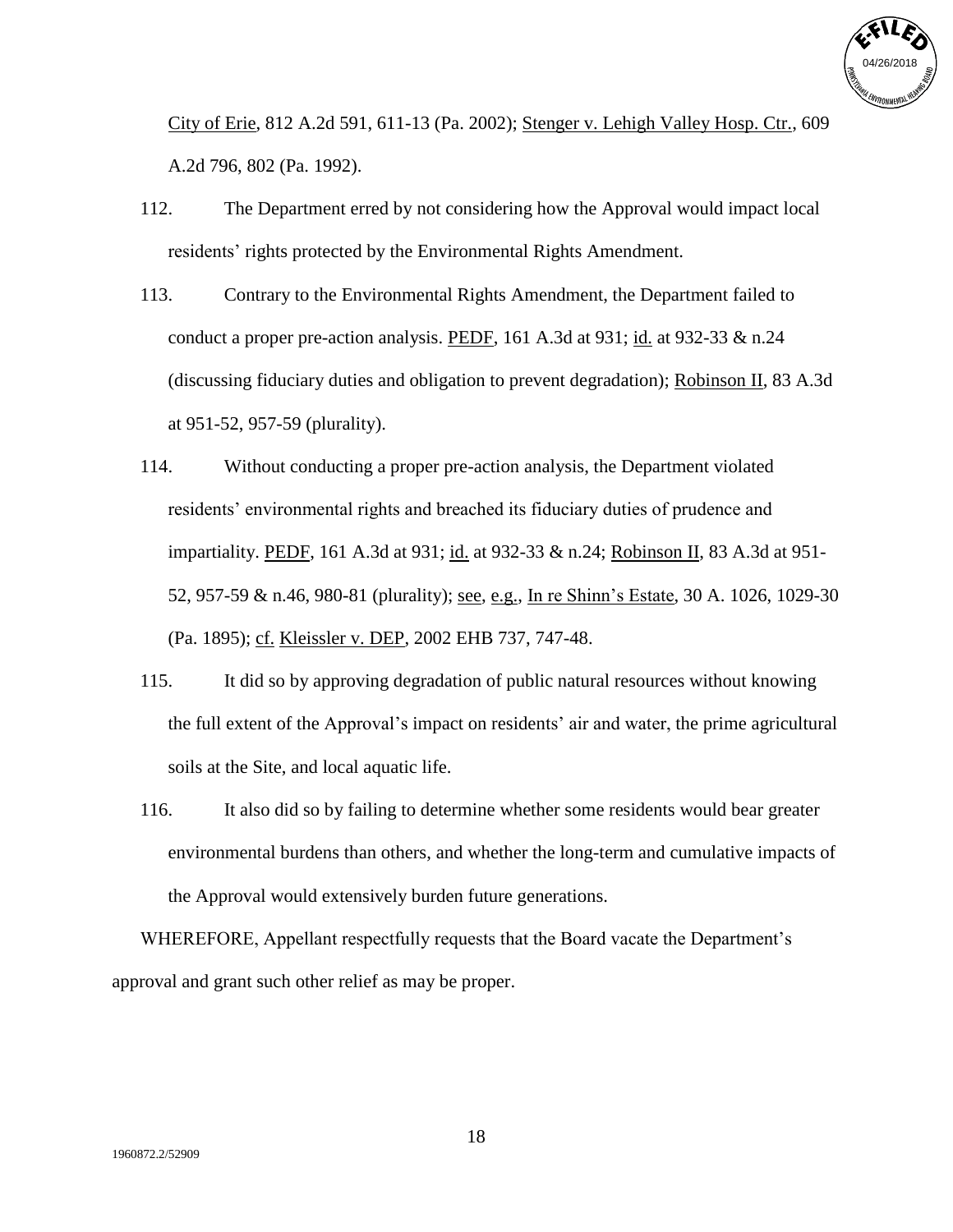

By filing this Notice of Appeal with the Environmental Hearing Board, the undersigned

hereby certify that the information submitted is true and correct to the best of our information and belief.

Respectfully submitted,

CURTIN & HEEFNER LLP By:

s/ Lauren M. Williams JORDAN B. YEAGER PA ID No. 72947 Lauren M. Williams PA ID. No. 311369 2005 S. Easton Road, Suite 100 Doylestown, PA 18901 Tel.: 267-898-0570 jby@curtinheefner.com lmw@curtinheefner.com *Counsel for Appellant East Penn Township*

Date: 4/26/18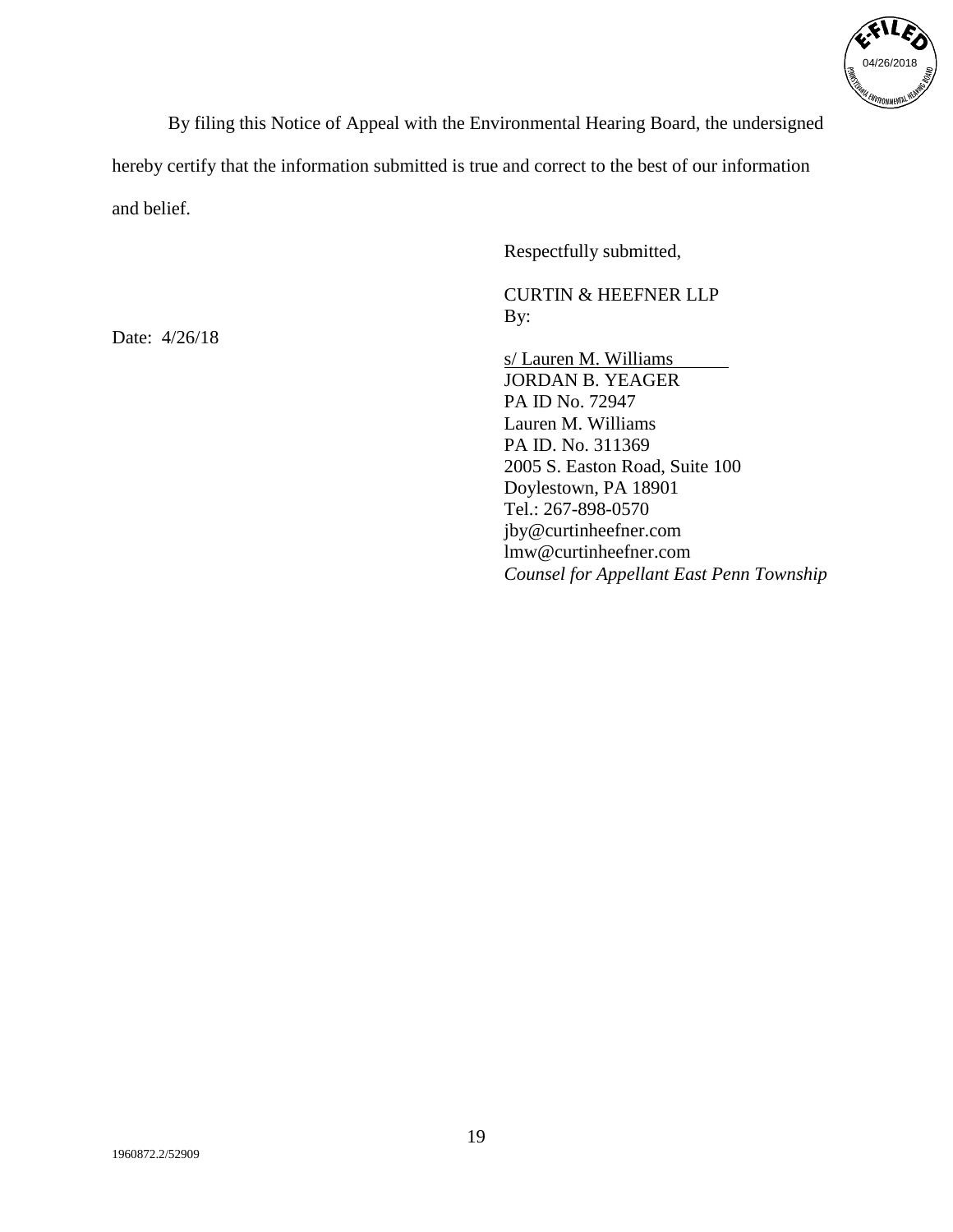

| EAST PENN TOWNSHIP,                        |                             |
|--------------------------------------------|-----------------------------|
| Appellant,                                 |                             |
| V.                                         |                             |
| <b>COMMONWEALTH OF PENNSYLVANIA</b>        | EHB Docket No.              |
| DEPARTMENT OF ENVIRONMENTAL<br>PROTECTION, |                             |
| Appellee,                                  | <b>ELECTRONICALLY FILED</b> |
| <i>and</i> Synagro,                        |                             |
| Permittee.                                 |                             |

### CERTIFICATE OF SERVICE

I, the undersigned, certify that a true and correct copy of the foregoing was filed by

Electronic Filing with the Pennsylvania Environmental Hearing Board and was served on the

following on the date listed, and in the manner indicated, below:

### *By Electronic Service*

Pennsylvania Department of Environmental Protection Office of Chief Counsel ATTN: April Hain 400 Market Street, P.O. Box 8464 Rachel Carson State Office Building, 16<sup>th</sup> Floor Harrisburg, PA 17105-8464

### *By Overnight Mail*

| Kevin Smeltz        |
|---------------------|
| Synagro             |
| PO Box B            |
| 1605 Dooley Rd.     |
| Whiteford, MD 21160 |

Timothy Craven, Soil Scientist II Clean Water Program Pennsylvania Department of Environmental Protection Northeast Regional Office 2 Public Square Wilkes-Barre, PA 18701-1915